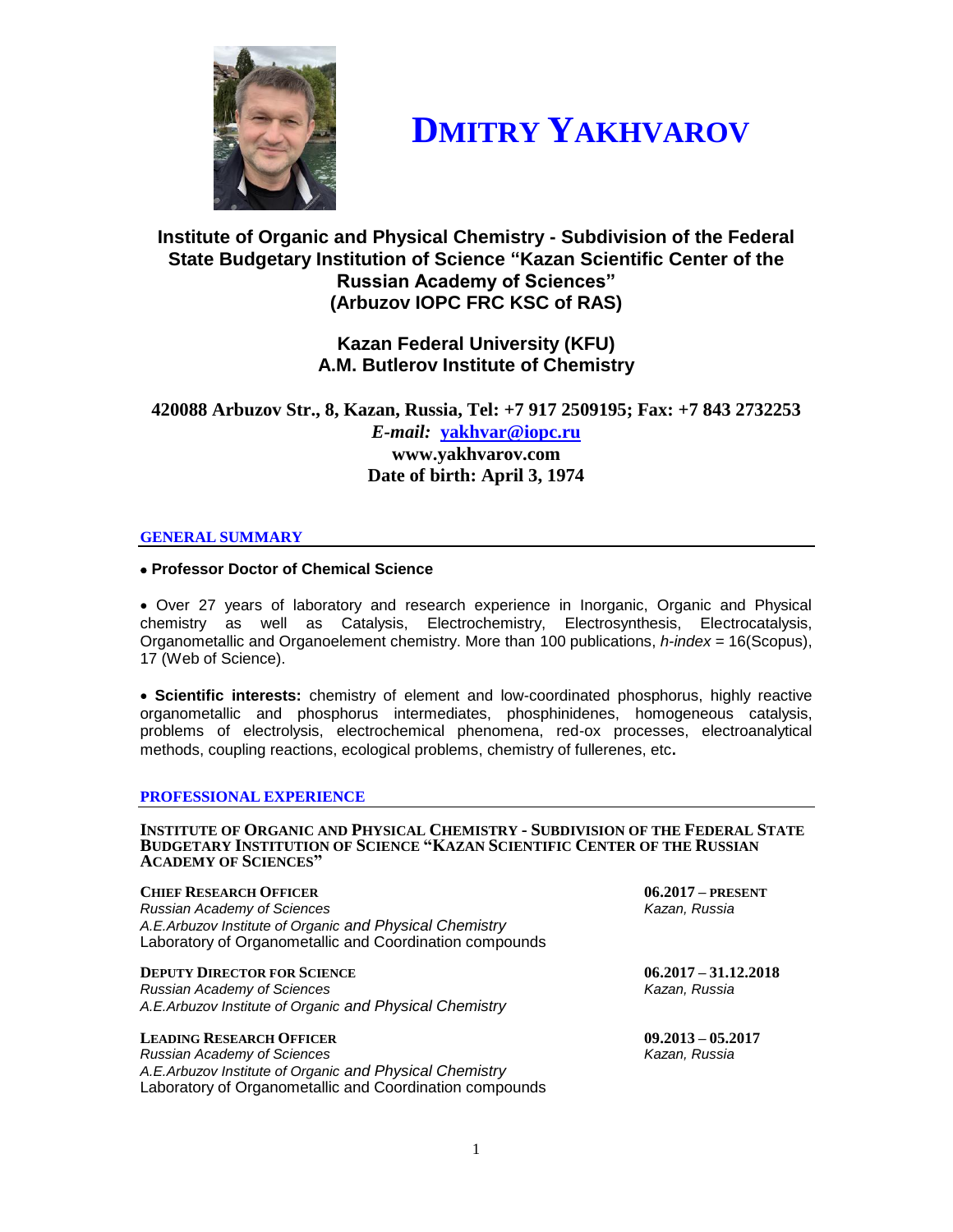| (vice-head of the Laboratory)                                                                                                                                      |                                       |
|--------------------------------------------------------------------------------------------------------------------------------------------------------------------|---------------------------------------|
| <b>SENIOR RESEARCH OFFICER</b><br>Russian Academy of Sciences<br>A.E.Arbuzov Institute of Organic and Physical Chemistry<br>Laboratory of Organometallic Synthesis | $11.2002 - 06.2008$<br>Kazan, Russia  |
| <b>RESEARCH OFFICER</b><br><b>Russian Academy of Sciences</b><br>A.E.Arbuzov Institute of Organic and Physical Chemistry<br>Laboratory of Organometallic Synthesis | $03.2000 - 10.2002$<br>Kazan, Russia  |
| <b>JUNIOR RESEARCH OFFICER</b><br><b>Russian Academy of Sciences</b><br>A.E.Arbuzov Institute of Organic and Physical Chemistry<br>Laboratory of Electrochemistry  | $09.1995 - 02.2000$<br>Kazan, Russia  |
| <b>KAZAN FEDERAL UNIVERSITY</b><br><b>A.M.BUTLEROV INSTITUTE OF CHEMISTRY</b>                                                                                      |                                       |
| <b>CHIEF RESEARCH OFFICER</b><br>Kazan Federal University<br>A.M.Butlerov Institute of Chemistry<br>Laboratory of Industrial Catalysis                             | $02.2017 - PRESENT$<br>Kazan, Russia  |
| <b>LEADING RESEARCH OFFICER</b><br>Kazan Federal University<br>A.M.Butlerov Institute of Chemistry<br>Laboratory New Catalysts for Petrol Chemistry                | $10.2013 - 09.2016$<br>Kazan, Russia  |
| <b>EDUCATION</b>                                                                                                                                                   |                                       |
| <b>Habilitation in CHEMISTRY (Doctor of Chemical Sciences)</b><br>A.E.Arbuzov Institute of Organic and Physical Chemistry of RAS                                   | <b>May 2012</b><br>Kazan, Russia      |
| Thesis titled: "Electrochemical reactions with participation of elemental (white) phosphorus and<br>organometallic sigma-complexes"                                |                                       |
| PhD in CHEMISTRY (Candidate of Chemical Sciences)<br>Kazan State Technological University                                                                          | <b>February 2000</b><br>Kazan, Russia |
| Thesis titled: "Electrochemically induced catalytic processes with participation of organic halides<br>and elemental phosphorus"                                   |                                       |
| M. Sc. in PHYSICAL CHEMISTRY<br><b>Kazan State University</b><br>The "red"-diploma (with distinction)                                                              | <b>June 1996</b><br>Kazan, Russia     |
| Theois titled: "Flectuachemical culction and ellection of white phasehouse                                                                                         |                                       |

**SENIOR RESEARCH OFFICER 07.2008 – 08.2013**

*Thesis titled: "Electrochemical arylation and alkylation of white phosphorus and phosphorus chlorides under the action of electrochemically generated Ni(0) complexes"*

#### **LANGUAGE ABILITIES**

**Russian Academy of Sciences** 

*A.E.Arbuzov Institute of Organic and Physical Chemistry* Laboratory of Organometallic and Coordination compounds

- $\triangleright$  Russian mother tongue
- **►** English fluent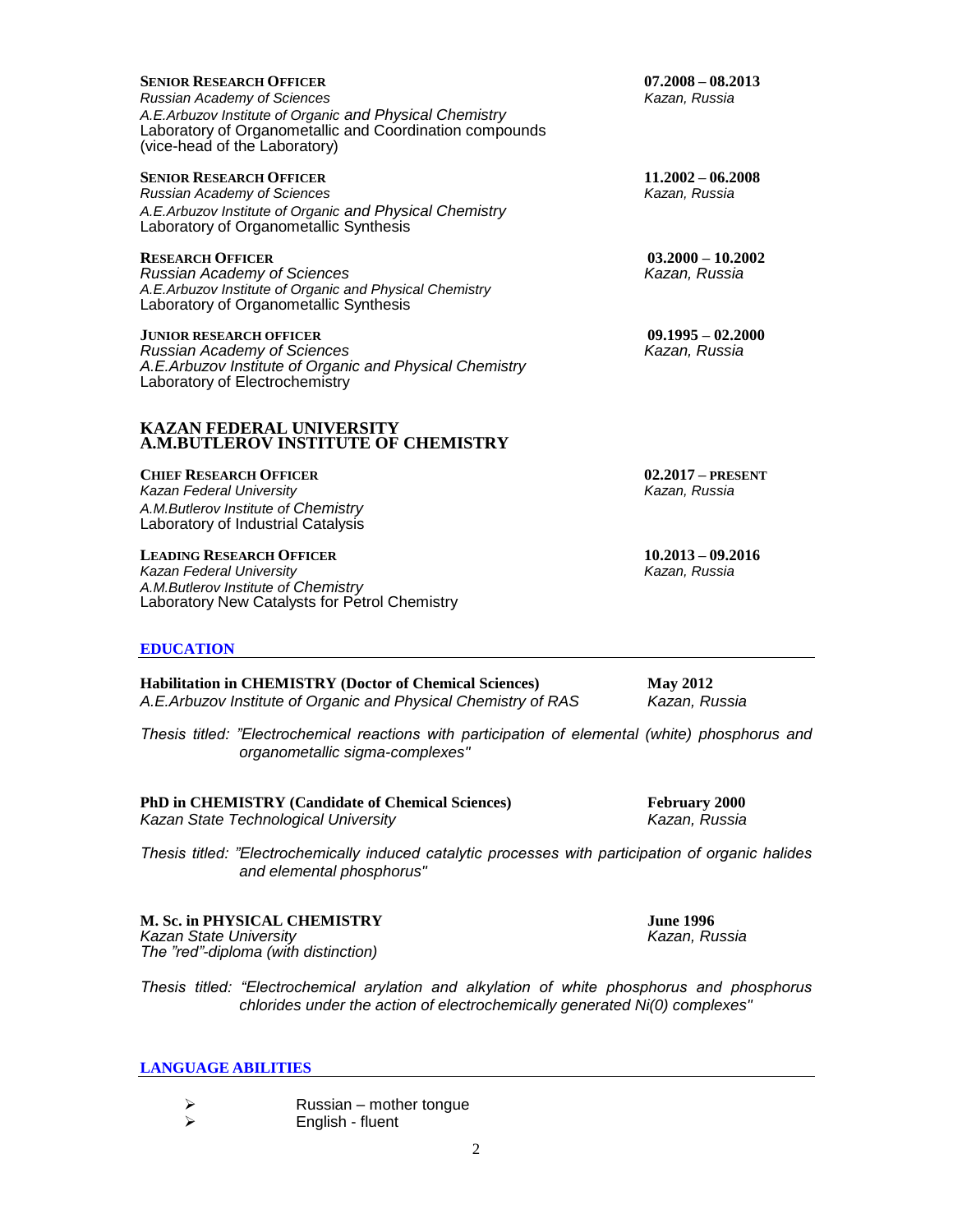| $\rightarrow$ | German – good             |
|---------------|---------------------------|
| $\rightarrow$ | Italian - basic knowledge |

#### **EXPERTISE**

|                       | <b>Physical Chemistry</b>             |
|-----------------------|---------------------------------------|
| ⋗                     | Electrochemistry                      |
| $\blacktriangleright$ | Electrosynthesis                      |
| ↘                     | <b>Electroanalytical Chemistry</b>    |
| ↘                     | <b>Inorganic Chemistry</b>            |
| $\blacktriangleright$ | <b>Coordination Chemistry</b>         |
| $\blacktriangleright$ | <b>Organic Chemistry</b>              |
| $\blacktriangleright$ | Organoelement Chemistry               |
| $\blacktriangleright$ | Organometallic Chemistry              |
| $\blacktriangleright$ | <b>Chemistry of Fullerenes</b>        |
| $\blacktriangleright$ | Catalysis                             |
| $\blacktriangleright$ | <b>Analytical Chemistry</b>           |
|                       | Low Temperature and High Pressure NMR |
|                       |                                       |

 $\triangleright$  Spectroscopy

#### **AWARDS, HONOURS, FELLOWSHIPS**

- **Medal of the Russian Academy of Science** for prominent Young Scientists in nomination "General and Technical Chemistry" for the best scientific work: *"Electrochemical processes of the chemical bond formation and cleavage at phosphorus and carbon atoms with participation of transition metal complexes".* (2005)
- **Arbuzov award** for prominent young scientist for outstanding researches in the field of organic and organoelement chemistry for the best scientific work *"Transition metal complexes in the processes of the chemical bond formation and cleavage and phosphorus and carbon atoms".* (2006)
- **State Stipend of the Russian Academy of Science** to a prominent Young Scientist. (2002)
- **Personal grants** of the Joint Program between U.S. Civilian Research & Development Foundation **(CRDF)** and Ministry of Education of the Russian Federation "Basic Researches and Higher Education" (BRHE - REC 007) (2001, 2003)
- **Stipend of the Ernst-Moritz-Arndt-Universität Greifswald** (Germany). The topic of research is "Electrochemically induced polymerization of ethylene by generation of nickel catalyst in the presence of tertiary o-phosphinophenols or their derivatives". (October-November, 2001)
- **Award of the competition "The best fifty innovative ideas for Republic of Tatarstan"**  in the category "Start 1" for the "The newest technology for preparation of organonickel catalysts for ethylene oligomerization process". (2007)
- **Diploma of honor and breastplate of the Ministry of Education and Science of the Republic of Tatarstan** and the Republican Council of the Society of Inventors and Rationalizers of the Republic of Tatarstan in the contest "Best Invention of the Year". (2013)
- **American Chemical Society (ACS) Award** for Actively Reviewing ACS Journal Articles. (2018)
- **Academician M.I. Kabachnik Award**. (2018)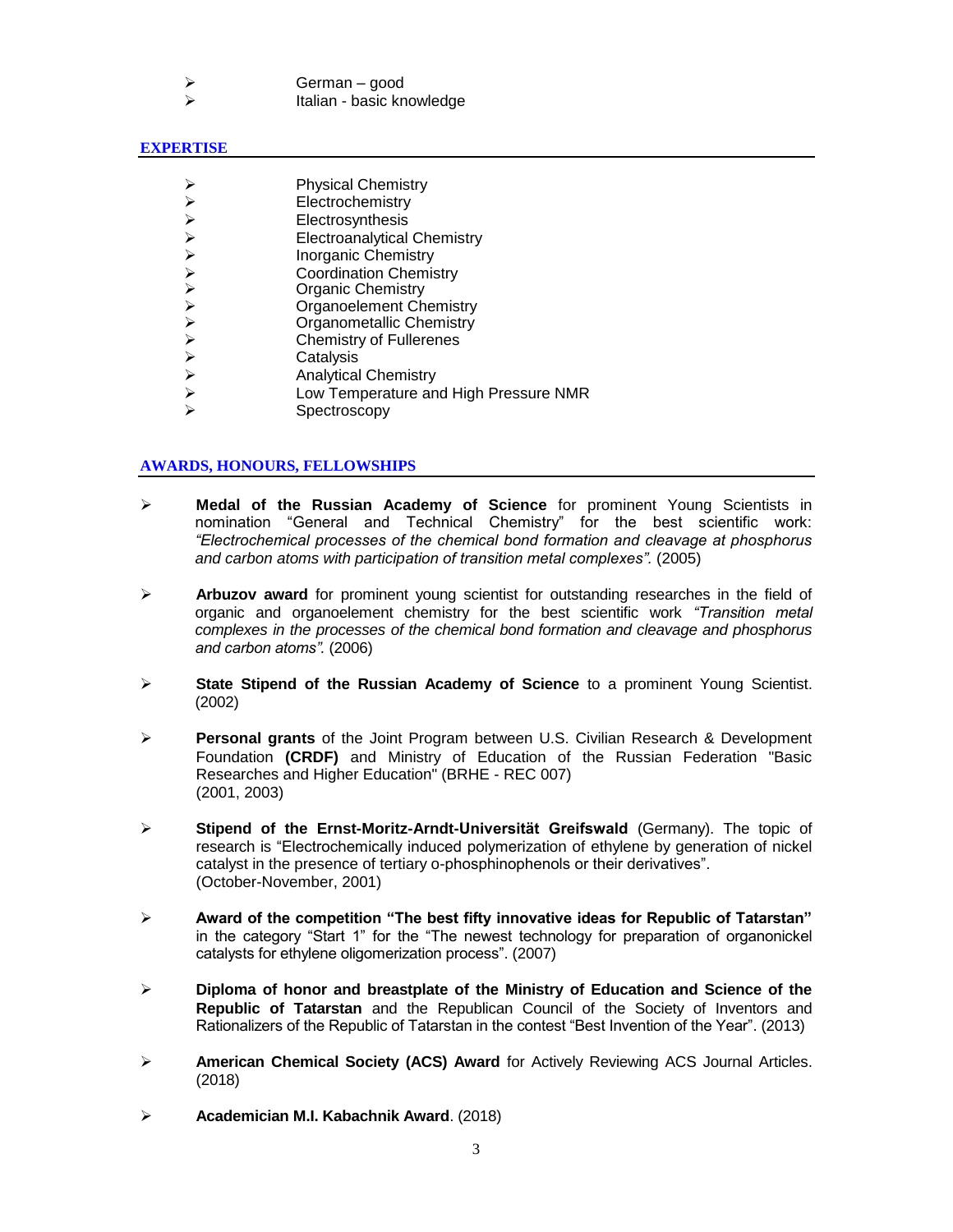**L.A. Chugaev Award** for outstanding work in the field of chemistry of complex compounds. (2019)

#### **Russian Scientific Foundation (RSF)**:

- 18-13-00442 "The new highly efficient and environmentally safe processes for the production of phosphorus-containing compounds based on the elemental phosphorus and phosphine oxide H3PO" (2018-2021) *- Leader*
- 14-13-01122 "Chemistry of phosphine oxide  $H_3PO$  from molecule to functional materials" (2014-2016) *- Leader*

#### **Russian Foundation for Basic Research (RFBR)**:

- 01-03-33210 "Development of strategy for electrosynthesis of organophosphorus compounds with P-C bonds starting from white phosphorus under conditions of catalysis by metal complexes" (2001-2003) *- Executor*
- 02-03-32932 "Synthesis of new fulleroides and their heteroanalogues with electron withdrawing phosphorus, sulphur, nitrogen containing substitutes - as an approach to the creation of fullerene molecules, possessing the electron affinity large than that of parent C60" (2002-2004) *– Executor*
- 03-03-04012-DFG "Cyclopentaphosphanid-anion as ligand in organometallic compo unds synthesis and chemical behaviors" (2003-2005) *- Executor*
- 03-03-06090 The program of the support of the young scientists for RFBR project 01- 03-33210 (2003) *- Leader*
- 04-03-32830 "Electrochemical generation of high-reactive phosphorus and germanium compounds, their stabilization methods and using for organic carbonelement bond formation" (2004-2006) *- Executor*
- 05-03-08039 "Development of the strategy and bases of technology of electrosynthesis for electrosynthesis of organophosphorus compounds starting from white phosphorus" (2005-2007) *- Executor*
- 05-03-32418 "Synthesis of the individual bis(azohomo)fullerene regioisomeres the new type of the organoelement electron acceptors" (2005-2007) *– Executor*
- 06-03-32247 "The development and creation of new methods of the chemical bond formation and cleavage at phosphorus and carbon atoms with participation of transition metal complexes" (2006-2008) *– Holder*
- 09-03-00933 "The development of new methods of generation and stabilization of highreactive intermediates bearing metal-element sigma-bond" (2008-2010) *– Holder*
- 12-03-97067 "The creation of new methods of electrochemical generation and activation of organonickel catalysts for ethylene oligomerization process" (2012-2014) - *Holder*
- 15-43-02667 "The development of new methods for selective production of linear alfaolefines from ethylene" (2015-2017) – *Holder*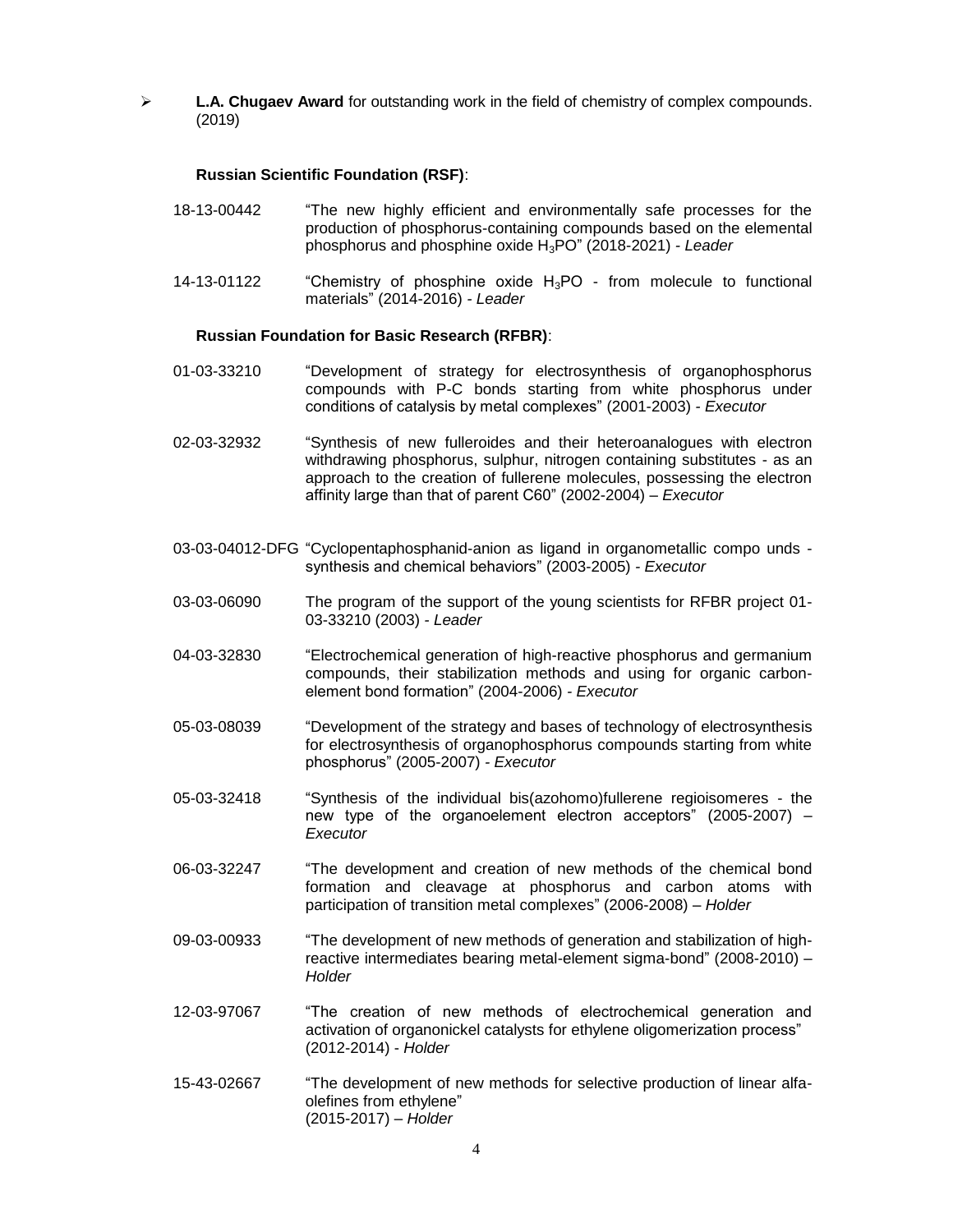- **INTAS**-grant Nr. 00-00018 Coordinator Prof Dr.Maurizio Peruzzini (ICCOM, Florence, Italy). Team leader Dr.Yulia Budnikova (IOPC, Kazan, Russia)
- **INTAS Young Scientist Fellowship (Postdoctoral)** "Reactivity of white phosphorus with transition metal hydrides: a way to stoichiometric and electrocatalytic P-H bond formation" N 03-55-2050 (2004-2005)
- **NATO-Russia Collaborative Linkage Grant** "Metal-mediated chemical and electrochemical degradation of white phosphorus residues" CPB.NR.NRCLG 983375 (2008-2010)
- **DFG project** 436 RUS 17/53/03 "Electrochemical generation of low-coordinated phosphorus compounds – nickel-phosphinidene complexes" (2003)
- **DFG project** PE 771/4-1 "Electrochemical spin tuning in new magnetically active dinuclear nickel complexes" (2011-2012)
- **DAAD project** A/11/90605 "Electrochemical and magnetic properties of new organonickel sigma-bonded complexes" (2013)

#### **Tatarstan Academy of Science:**

- 07-7.1-228 "Electrochemical methods of synthesis of organometallic intermediates" (2004) *- Leader*
- 07-7.1-291 "Organometallic complexes of the nickel-subgroup for the synthesis and functionalization of alpha-olefins"(2005-2007) *– Leader*

### **SCIENTIFIC VISITS**

- **1. Institut für Chemie und Biochemie, Ernst-Moritz-Arndt-Universität Greifswald (Institute of Chemistry and Biochemistry, University of Greifswald, Germany)** DFG-project "Selective oligomerization of monoolefins under the action of complexes of transition metals with P-O and P-N chelating ligands"  $(05.2000 - 10.2000)$
- **2. Institut für Chemie und Biochemie, Ernst-Moritz-Arndt-Universität Greifswald (Institute of Chemistry and Biochemistry, University of Greifswald, Germany)** Stipend of Ernst-Moritz-Arndt-Universität Greifswald (Germany). The topic of research is "Electrochemically induced polymerization of ethylene by generation of nickel catalysts in presence of tertiary o-phosphinophenols or their derivatives"  $(09.2001 - 11.2001)$
- **3. Ecole Polytechnique, Paleaseau, Paris, France** CNRS-project on the topic of "Electrochemical decomplexation in modern phosphinidene chemistry"  $(03.2003 - 05.2003)$
- **4. [Institut für Anorganische Chemie,](http://www.uni-leipzig.de/chemie/de/institute/anorganische_chemie.html) Universität Leipzig (Institute of Inorganic Chemistry, Leipzig University, Germany)** DFG-project 436 RUS 17/53/03 "Electrochemical generation of low-coordinated phosphorus compounds – nickelphosphinidene complexes"  $(10.2003 - 12.2003)$
- **5. Istituto di Chimica dei Composti OrganoMetallici (ICCOM-CNR), Firenze**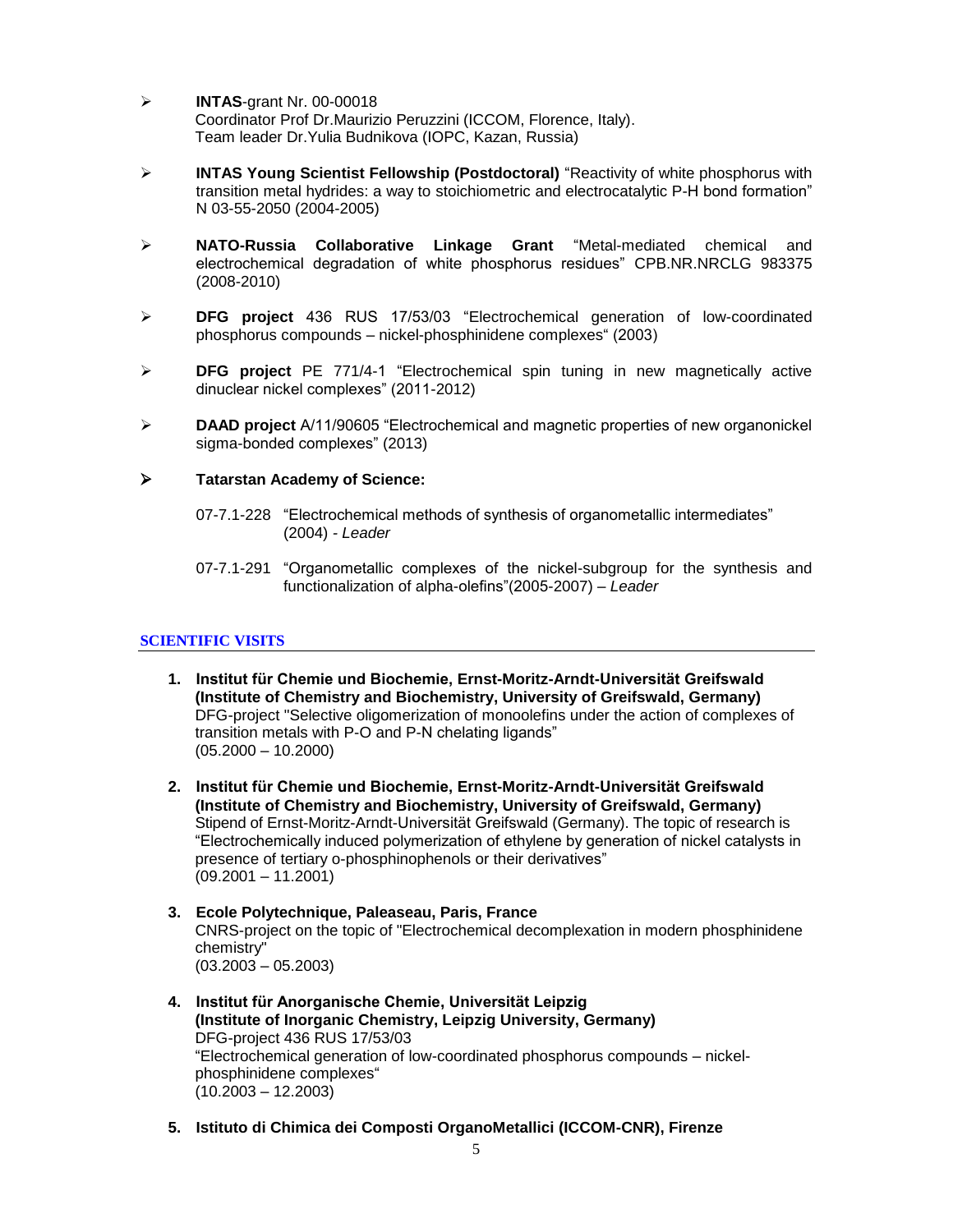**(Institute of Chemistry of Organometallic Compounds, Florence, Italy)** INTAS Young Scientist Fellowship project "Reactivity of white phosphorus with transition metal hydrides: a way to stoichiometric and electrocatalytic P-H bond formation" (05.2004 – 09.2004 and 09.2005 – 11.2005)

- **6. Institut für Chemie und Biochemie, Ernst-Moritz-Arndt-Universität Greifswald (Institute of Chemistry and Biochemistry, University of Greifswald, Germany)** Stipend of Ernst-Moritz-Arndt-Universität Greifswald (Germany). The topic of research is "Electrochemical generation of nickel catalysts for ethylene oligomerization process"  $(07.2007 - 08.2007)$
- **7. Istituto di Chimica dei Composti OrganoMetallici (ICCOM-CNR), Firenze (Institute of Chemistry of Organometallic Compounds, Florence, Italy)** THERMPHOS-project "Electrochemical synthesis of phosphorus compounds from from white phosphorus"  $(10.2008 - 11.2008)$
- **8. Leibniz-Institut für Festkörper- und Werkstoffforschung Dresden (IFW-Dresden) (Leibniz Institute for Solid State and Materials Research Dresden)** Stipend of IFW-Dresden (Germany). The topic of research is "Reactivity and stabilization pathways of high-reactive organometallic intermediates and new materials on their base"  $(01.10.2009 - 30.11.2009)$
- **9. Istituto di Chimica dei Composti OrganoMetallici (ICCOM-CNR), Firenze (Institute of Chemistry of Organometallic Compounds, Florence, Italy)** NATO-Russia CLG project "Metal-Mediated Chemical and Electrochemical Degradation of White Phosphorus Residues" (02.2009 – 03.2009 and 11.2010 – 12.2010)
- **10. Leibniz-Institut für Festkörper- und Werkstoffforschung Dresden (IFW-Dresden) (Leibniz Institute for Solid State and Materials Research Dresden)** DFG project PE 771/4-1 "Electrochemical spin tuning in new magnetically active dinuclear nickel complexes" (30.05.2011 - 02.07.2011 and 01.03.2012 - 31.03.2012)
- **11. Leibniz-Institut für Festkörper- und Werkstoffforschung Dresden (IFW-Dresden) (Leibniz Institute for Solid State and Materials Research Dresden)** DAAD project A/11/90605 "Electrochemical and magnetic properties of new organonickel sigma-bonded complexes" (01.07.2013 - 31.08.2013)

#### **PUBLICATIONS**

The main ten publications:

- 1. **Yakhvarov D.**, Caporali M., Gonsalvi L., Latypov Sh., Mirabello V., Rizvanov I., Sinyashin O., Stoppioni P., Peruzzini M. Experimental evidence of phosphine oxide generation in solution and trapping by ruthenium complexes // *Angew. Chem. Int. Ed.*, **2011**, 50, 5370- 5373 (hot paper)
- 2. **Yakhvarov D.**, Trofimova E., Sinyashin O., Kataeva O., Lönnecke P., Hey-Hawkins E., Petr A., Krupskaya Y., Kataev V., Klingeler R., Büchner B. New Dinuclear Nickel(II) Complexes: Synthesis, Structure, Electrochemical and Magnetic Properties // *Inorg. Chem.*, **2011**, 50(10), 4553-4558.
- 3. **Yakhvarov D.G.**, Gorbachuk E.V., Sinyashin O.G. Electrode reactions of elemental (white) phosphorus and phosphane  $PH_3$  // *Eur. J. Inorg. Chem.*, **2013**, 4709-4726.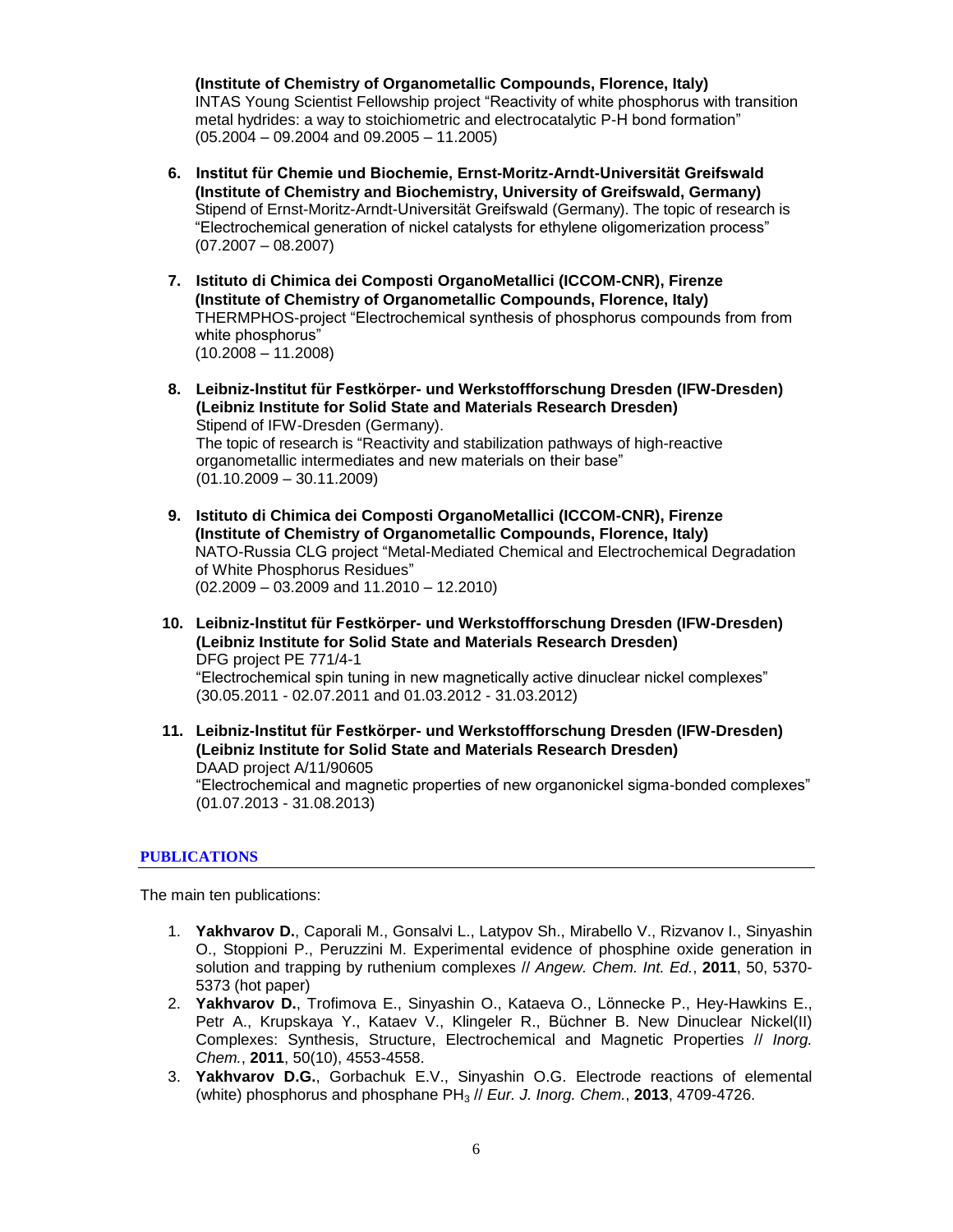- 4. **Yakhvarov D.G.**, Khusnuriyalova A.F., Sinyashin O.G. Electrochemical synthesis and properties of organonickel σ-complexes // *Organometallics*, **2014**, 33, 4574-4589.
- 5. **Yakhvarov D.G.**, Petr A., Kataev V., Büchner B., Gómez-Ruiz S., Hey-Hawkins E., Kvashennikova S.V., Ganushevich Yu.S., Morozov V.I., Sinyashin O.G. . Synthesis, structure and electrochemical properties of the organonickel complex [NiBr(Mes)(phen)] (Mes = 2,4,6-trimethylphenyl, phen = 1,10-phenanthroline) // *J. Organomet. Chem.*, **2014**, 750, 59-64.
- 6. Fomina O.S., Kislitsyn Y.A., Babaev V.M., Rizvanov I.K., Sinyashin O.G., Heinicke J.W., **Yakhvarov D.G.** Electrochemical properties and catalytic activity in the ethylene polymerization processes of nickel complexes with 2,2′-bipyridine in the presence of ortho-phosphinophenol derivatives // *Russ. J. Electrochem.*, **2015**, 51, 1069-1078.
- 7. Gorbachuk E.V., Badeeva E.K., Zinnatullin R.G., Pavlov P.O., Dobrynin A.B., Gubaidullin A.T., Ziganshin M.A., Gerasimov A.V., Sinyashin O.G., **Yakhvarov D.G.** Polymorphism and thermodynamic properties of of chloro(cyclopentadienyl)bis(triphenylphosphine)ruthenium(II) complex // *J. Organomet. Chem.*, **2016**, 805, 49-53.
- 8. Gafurov Z.N., Sinyashin O.G., **Yakhvarov D.G.** Electrochemical methods for synthesis of organoelement compounds and functional materials // *Pure Appl. Chem.,* **2017**, 89, 1089- 1103.
- 9. Khusnuriyalova A.F., Petr A., Gubaidullin A.T., Sukhov A.V., Morozov V.I., Büchner B., Kataev V., Sinyashin O.G., **Yakhvarov D.G.** Electrochemical generation and observation by magnetic resonance of superparamagnetic cobalt nanoparticles // *Electrochim. Acta*, **2018**, 260, 324-329.
- 10. Luconi L., Rossin A., Tuci G., Gafurov Z., Lyubov D.M., Trifonov A.A., Cicchi S., Ba H., Pham-Huu C., **Yakhvarov D.**, Giambastiani G. Benzoimidazole-pyridylamido zirconium and hafnium alkyl complexes as homogeneous catalysts for the tandem carbon dioxide hydrosilylation to methane // *ChemCatChem*, **2019**, 11(1), 495-510.

## **PATENTS**

- 1. **Yakhvarov D.G.**, Lukin R.Yu., Gorelov S.M., Morozov A.N., Erschov O.L., Goryachkina O.M., Podoynitsyna I.M, Polivanov A.N., Myasnikov A.A., Mubarakshina G.K., Zobneva O.Yu. «Process for the preparation of tetremethylammonium hydroxide» // Russ. Pat. № 2647845 published 21.03.2018, priority 04.05.2017.
- 2. **Yakhvarov D.G.**, Lukin R.Yu. «Process for the preparation of an additive vulcanization catalyst for silicone rubbers based on solutions of platinum complexes (0) and a catalyst prepared by this method» // Russ. Pat. № 2644153 published 08.02.2018, priority 28.04.2017.
- 3. Mindubaev A.Z., Alimova F.K., Voloshina A.D., Gorbachuk E.V., Kulik N.V., Minzanova T.S., Tukhbatova R.I., **Yakhvarov D.G.** «Process for white phosphorus detoxication using stamm of Trichoderma asperellum F-1087» // Russ. Pat. № 2603259 published 29.08.2016, priority 28.07.2015.
- 4. **Yakhvarov D.G.**, Kagirov R.M., Sinyashin O.G. «Process for preparation of phosphorous acid from white phosphorus» // Russ. Pat. № 2460687 published 10.09.2012, priority 25.02.2011.
- 5. **Yakhvarov D.G.**, Yakhvarova N.A., Trofimova E.A., Sinyashin O.G. «Electrochemical flow cell for preparation of organonickel sigma-complexes» // Russ. Pat. № 97132 published 27.08.2010, priority 19.04.2010.
- 6. **Yakhvarov D.G.**, Ganushevich Yu.S., Trofimova E.A., Sinyashin O.G. «Electrochemical method of organonickel sigma-complexes preparation» // Russ. Pat. № 2396375 published 10.08.2010, priority 09.04.2009.
- 7. **Yakhvarov D.G.**, Ganushevich Yu.S., Sinyashin O.G. «New organonickel sigma-complex